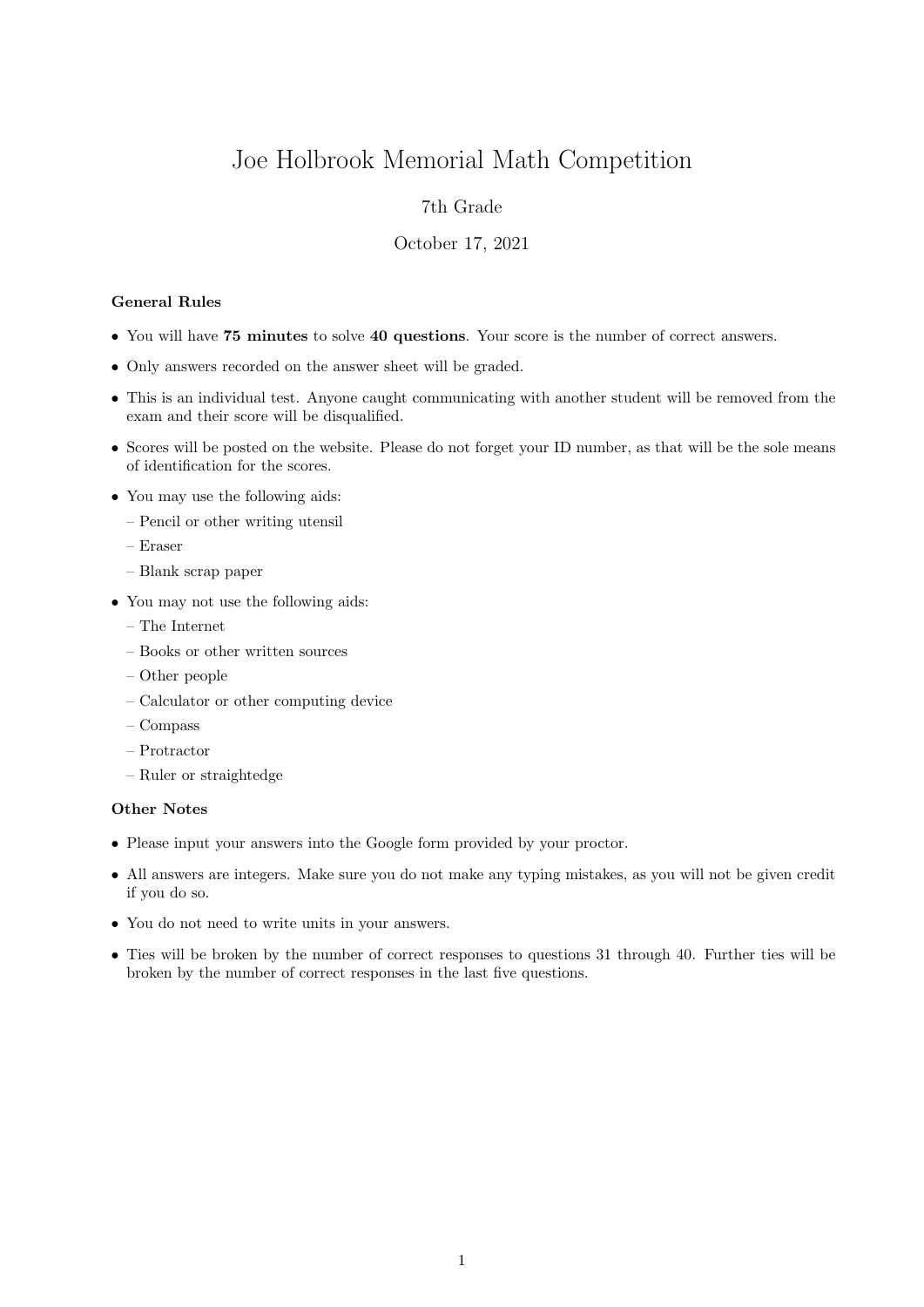- 1. Alice and Bob evaluate the expression  $9 + 6 \div 3$ . Alice correctly follows order of operations, while Bob calculates the expression from left to right. What is the positive difference of their answers?
- 2. Galadriel is reading a book. On Monday she reads  $\frac{1}{4}$  of the book, on Tuesday she reads  $\frac{1}{3}$  of the book, and on Wednesday she reads the last 55 pages of the book. How many pages are there in the book?
- 3. Bob wants to nicely wrap a gift for his friend, Bobette. He has 4 colors of wrapping paper, 5 different boxes, and 2 types of ribbons. How many ways can Bob wrap the present if he needs one wrapping paper, one box, and one ribbon?
- 4. Rufus, a well-trained dog, barks depending on the hour of day. Like a clock, he will bark once at 1 o'clock, twice at 2 o'clock, and so on and so forth, until he barks 12 times at 12 o'clock, at which point the cycle repeats again. Find the maximum number of times Rufus barks within a 18 hour period.
- 5. At a certain amusement park, there is a Ferris wheel and a roller coaster. To ride the Ferris wheel, it costs 9 dollars and to ride the roller coaster it cost 5 dollars. On a certain day, the Ferris wheel and roller coaster were ridden a total of 120 times, and the amusement park made 740 dollars. How many times was the Ferris wheel ridden on that day?
- 6. A palindrome is a number which is the same if read forwards or backwards. Alicia only goes to bed when the time on her phone is a palindrome. It is currently 12:21 a.m. If she doesn't go to bed now, how many minutes does she have to wait until she can go to bed? (Leading zeroes and colons are disregarded, so 02:00 a.m. would be read as the number 200.)
- 7. Jaiden has 27 apples. He wants to give his friend Lance more than half of them in such a way that exactly one of them will have a number of apples that's a multiple of 4, exactly one of them will have a number of apples that's a multiple of 5, and exactly one of them will have a number of apples that's a multiple of 7. How many apples does Jaiden give away?
- 8. What is  $1 + 2 3 + 4 + 5 6 + \cdots + 97 + 98 99$ ?
- 9. A triangle has sides of length 6, 8, and 10 units. Its area is  $x$  square units, and the perimeter of an equilateral octagon is  $x$  units. What is the side length of this octagon?
- 10. The product of the digits of a ten-digit number is 105. What is the sum of these digits?
- 11. An anagram is a word formed by rearranging the letters of another word. For example, the word listen is an anagram of the word silent. A palindrome is a word that reads the same front and back, such as the word pop. How many anagrams of the word racecar are palindromes, including itself? (Assume that a word merely consists of a sequence of letters.)
- 12. Pifans like to repeatedly say the first 15 digits of  $\pi$ , or 3.14159265358979, at a speed of 2 digits per second. After 154 seconds, what is the sum of digits that a Pifan will have said?
- 13. Nikhil wants to make a viral video by rolling two fair icosahedral dice (20-sided dice) and having both land on 20. Eventually, he succeeds! To prove the dice aren't rigged, he rolls them again, hoping to get no 20s. Let the probability he doesn't roll a 20 on either die be p. If  $p = \frac{n}{m}$  with  $n, m$  in lowest terms, then what is  $n + m$ ?
- 14. Jaiden is throwing a party, and no party would be complete without party hats! There are three offers for party hats at the store: 25 for \$10, 10 for \$5, or 1 for \$1. Jaiden wants to get at least 38 party hats; what is the minimum amount of money he can spend, in dollars? Tax or any other additional fees are ignored.
- 15. There are four different senior English teachers at BCA, and each student has an equal probability of being assigned to each teacher. The probability that Autumn, David, and Erez are all assigned to the same teacher is  $\frac{a}{b}$ , where a and b are positive relatively prime integers. What is  $a + b$ ?
- 16. Lance has a playlist with 17 songs, two of which are Weekend and Good News. If Lance plays the entire playlist once on shuffle (that is, the songs play in a random order), the probability that Good News plays right after Weekend is  $\frac{a}{b}$  where a and b are positive relatively prime integers. What is  $a + b$ ?
- 17. Alicia and Yul are taking a walk together. Alicia is a law-abiding citizen: from point A, she walks directly across a 15-foot street, then turns 90° to the left and walks on the sidewalk for 20 more feet to reach point B. However, Yul insists on walking in the middle of the street, so she walks directly from point A to point B. Assuming they both walk in straight lines, how many more feet does Alicia have to walk?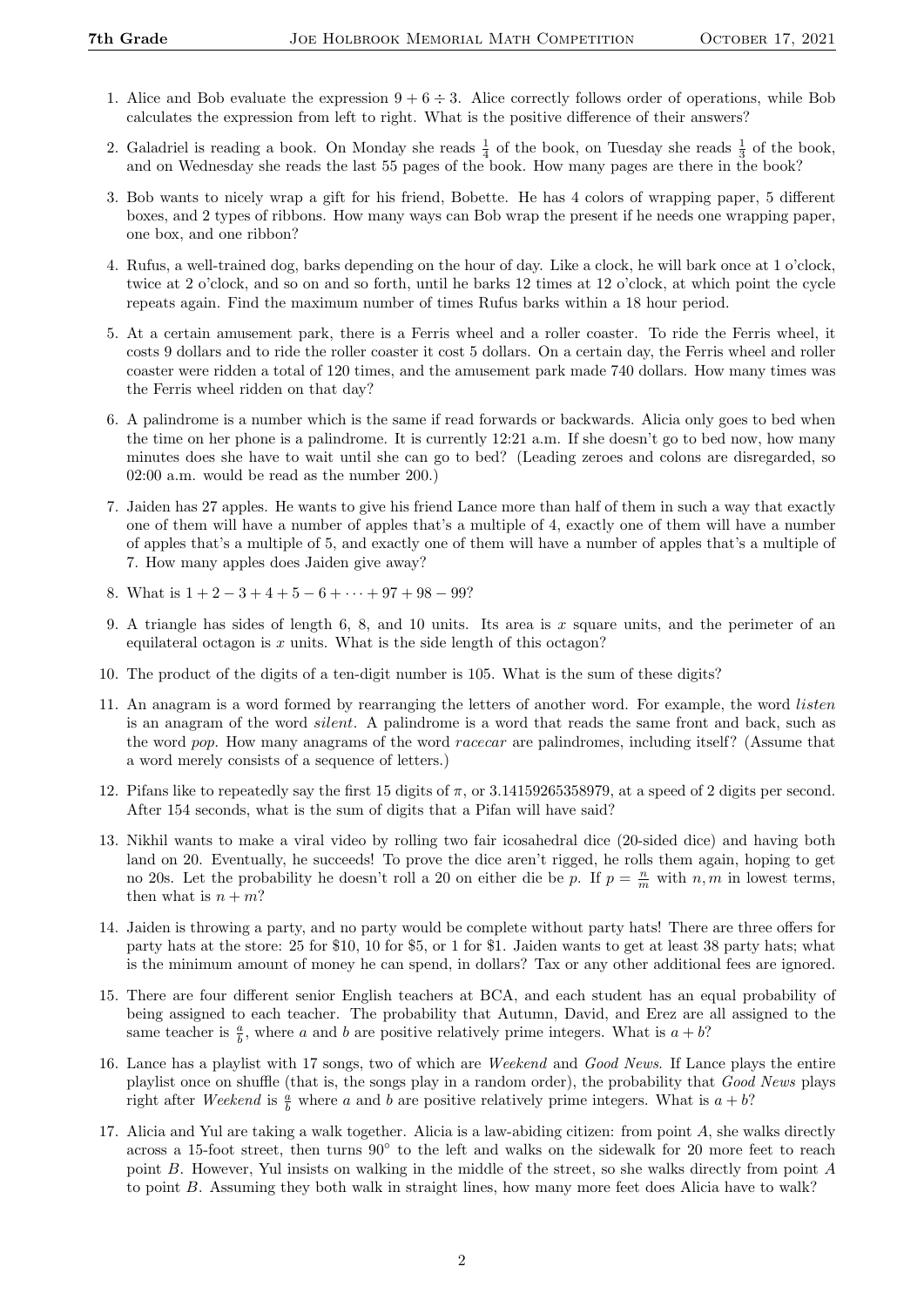- 18. There is an equilateral triangle glued on each side of a square of length 2. The triangles are folded up to produce a pyramid. If the volume of the pyramid can be expressed as  $\frac{a\sqrt{b}}{c}$ , what is  $a+b+c$ ?
- 19. Let ABCD be a square with side length 6. The midpoint of  $\overline{AB}$  is M, and E and F lie on  $\overleftrightarrow{CD}$  such that  $EC = CD = DF$  and the four points are distinct. What is the area common to ABCD and  $\triangle MEF$ ?
- 20. David is running around the school track. He is very fit, so the first mile takes him 8 minutes and 30 seconds to complete. However, every additional mile he runs takes him  $x$  seconds longer to run than the previous mile. If it takes him exactly an hour to run 6 miles, find x.
- 21. John Smith wants to go hunting in the woods. He brings 12 other men along with him on the adventure. John Smith decides to split his 12 men into two groups of 6 (he doesn't join either group), and the order of the groups doesn't matter. How many ways can he do this without restrictions?
- 22. Autumn likes bothering David. Every time she pokes David, the chance that he throws his stuffed turtle at her increases additively by  $\frac{1}{10}$ , beginning at  $\frac{1}{10}$  the first time she pokes him. Once he throws his stuffed turtle at her, she stops poking him. The probability David throws his stuffed turtle at her the third time she pokes him is  $\frac{a}{b}$ , where a and b are positive relatively prime integers. What is  $a + b$ ?
- 23. Allen draws a square. He then inscribes a circle within the square, inscribes another square in that circle, and finally inscribes a circle within the smaller square. The ratio of the area of the smaller circle to the area of the original square can be written in the form  $\frac{a\pi}{b}$ , where  $gcd(a, b) = 1$ . Find  $a + b$ .
- 24. Erez loves cookies-and-cream ice cream. At his ice cream parlor, you can choose from the flavors vanilla, chocolate, strawberry, and cookies-and-cream, but he requires you to buy at least one scoop of cookiesand-cream. You can buy multiple scoops of the same flavor, and different arrangements of the same scoops are considered the same. If you buy 3 scoops of ice cream on a cone, how many possible orders can you get?
- 25. Farmer John ties his two cows, Bessie and Elsie, to a small shed. The base of the shed is rectangle ABCD, where  $AB = 4$  yards and  $BC = 2$  yards. John ties Bessie to corner A with a 3 yard rope and ties Elsie to corner B with a 1 yard rope. If the combined area of grass that Bessie and Elsie can graze on in square yards is  $\frac{a\pi}{b}$  in lowest terms, then what is  $a + b$ ?
- 26. The integer  $n$  is the smallest positive multiple of 45 such that every digit of  $n$  is either 0 or 6. What is  $\frac{n}{45}$ ?
- 27. What is the sum of all integers x such that  $|x^2 10x + 16|$  is prime?
- 28. Nikhil has 5 potatoes which he affectionately names Andrew, Bandrew, Candrew, Dandrew, and Endrew. However, Andrew and Bandrew don't like their names so they decide to change exactly one letter of their name into another letter. How many ways can they do this so all the potatoes still have unique names? (Notice that Andrew and Endrew have 6 letters while Bandrew, Candrew, Dandrew have 7).
- 29. How many ways can Michael place 5 rooks on a  $6 \times 6$  chessboard so that no rooks can attack each other (that is, no two rooks are on the same row or same column)?
- 30. There is a geometric sequence with positive first term  $a_1$  and ratio r. If  $a_2 = \text{lcm}(a_1, r)^2$ , and  $a_{17}$  is  $17^{34}$ , what is  $a + r$ ?
- 31. Dory is counting the number of fish in a coral reef, but she forgets that the digit 3 exists and skips it while counting. For example, she will count 629, then 640, skipping all the numbers in between because they include a 3. If she counts 456 fish in the reef, how many fish are actually there?
- 32. Dumbo is given some peanuts. Before eating them he separates them into groups of 7 and finds that he has 3 left over. He then reorganizes them into groups of 11 and finds that he has 9 left over. If Dumbo is given less than 300 peanuts, what is the maximum possible number of peanuts he was given?
- 33. Two ants are racing around a clock face. They both start at the 12, and begin running clockwise at the same time. One ant does 3 laps around the clock per hour, and the other does 5 laps around the clock per hour. The next time the ants are next to one another, they are closest to the number  $n$  on the clock. What is  $n$ ?